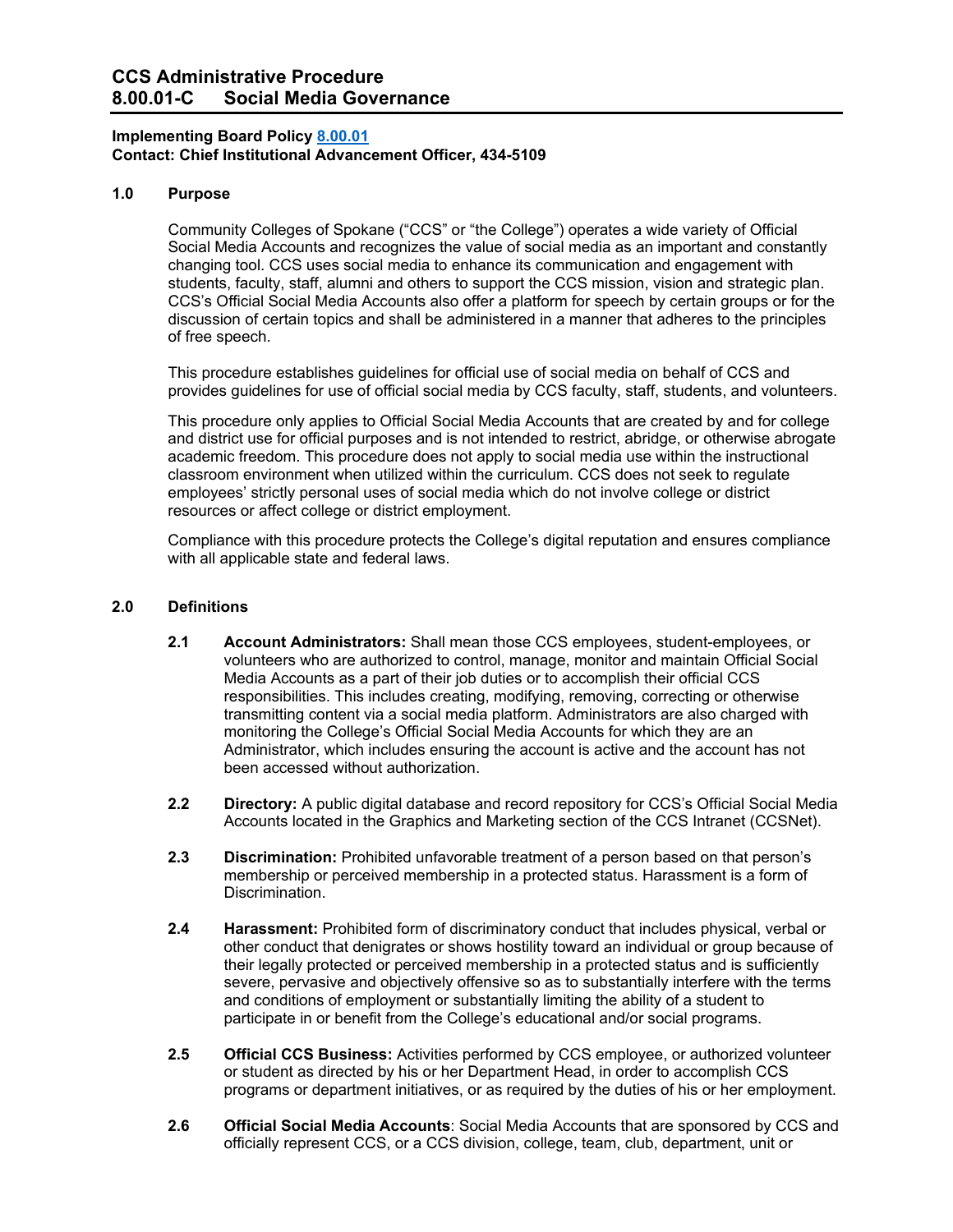program. All Official Social Media Accounts are owned by CCS and the College reserves the right to control the creation, administration, deletion, and/or maintenance of such accounts. This definition specifically excludes the CCS website and College employee's Personal Accounts.

- **2.7 Personal Account:** A website, blog, or similar digital media property owned and operated by any College faculty, staff, students, or any third party in their individual capacity, not for official College business.
- **2.8 Posts or Comments:** All text, images, videos, audio, website hyperlinks and any other information published, posted and/or distributed through social media.
- **2.9 Social Media:** External websites or services based on participant contributions to the content. Types of social media include but are not limited to blogs, micro blogs, social and professional networks, video or photosharing, and social bookmarking. Examples of social media sites are YouTube, Facebook, Flickr, Snapchat, Twitter, Pinterest, Tumblr, TikTok, Instagram, LinkedIn, blogs etc.
- **2.10 Supervisors:** Supervisors of academic and non-academic units, and others who have direct oversight responsibility for Account Administrators and Official Social Media Accounts within their area.

# **3.0 Legal and District Compliance**

- **3.1** All uses of social media through CCS computer systems, networks, and using employee time shall follow applicable laws, including the statutes and rules relating to Ethics in Public Service (RCW 42.52), privacy laws, intellectual property rights law, applicable social media site standards, and all other CCS policies and procedures.
- **3.2** Do not use any personally identifiable information that is protected under FERPA. This includes identification numbers such as social security numbers or student ID, addresses, or phone numbers (other than authorized business addresses or phone numbers). Student record information shall not be transmitted via social media as noted in CCS Administrative Procedure 3.40.01-B.
- **3.3** When a social media platform permits a profile graphic, it is recommended the account display an official College or District logo or graphic. No portion of the logo may be altered. Logo usage should follow the consistent use of logos, colors and typefaces to reinforce the CCS brand. Best efforts should be made to ensure the following style guidelines and standards are met as shown in the [CCS Style Guide.](https://ccsnet.ccs.spokane.edu/Graphics,-Marketing---PR/CUSTOM-PAGES/Publications/CCS_StyleGuide.aspx) Contact Marketing and Public Relations ("M&PR") or visit CCS's Marketing and Public Relations Webpage for an approved logo or graphic.
- **3.4** CCS Official Social Media Accounts shall not be used to conduct online business transactions and will not ask for personal information or credit cards in social media accounts.
- **3.5** No Official Social Media Accounts shall engage in paid advertising without prior approval from and coordination with CCS Marketing and Public Relations Department. All paid advertising at CCS is coordinated and administered by the CCS Marketing and Public Relations Department as noted in CCS Procedure 7.10.01 Advertising.
- **3.6** CCS requires the permission of individuals (in the form of a photo/media release form) whose readily identifiable images will be used to promote the college online and in print publications. This form is available from M&PR and copies of all completed forms shall be provided to M&PR, which will maintain a repository of them. These forms must be completed and signed before posting images.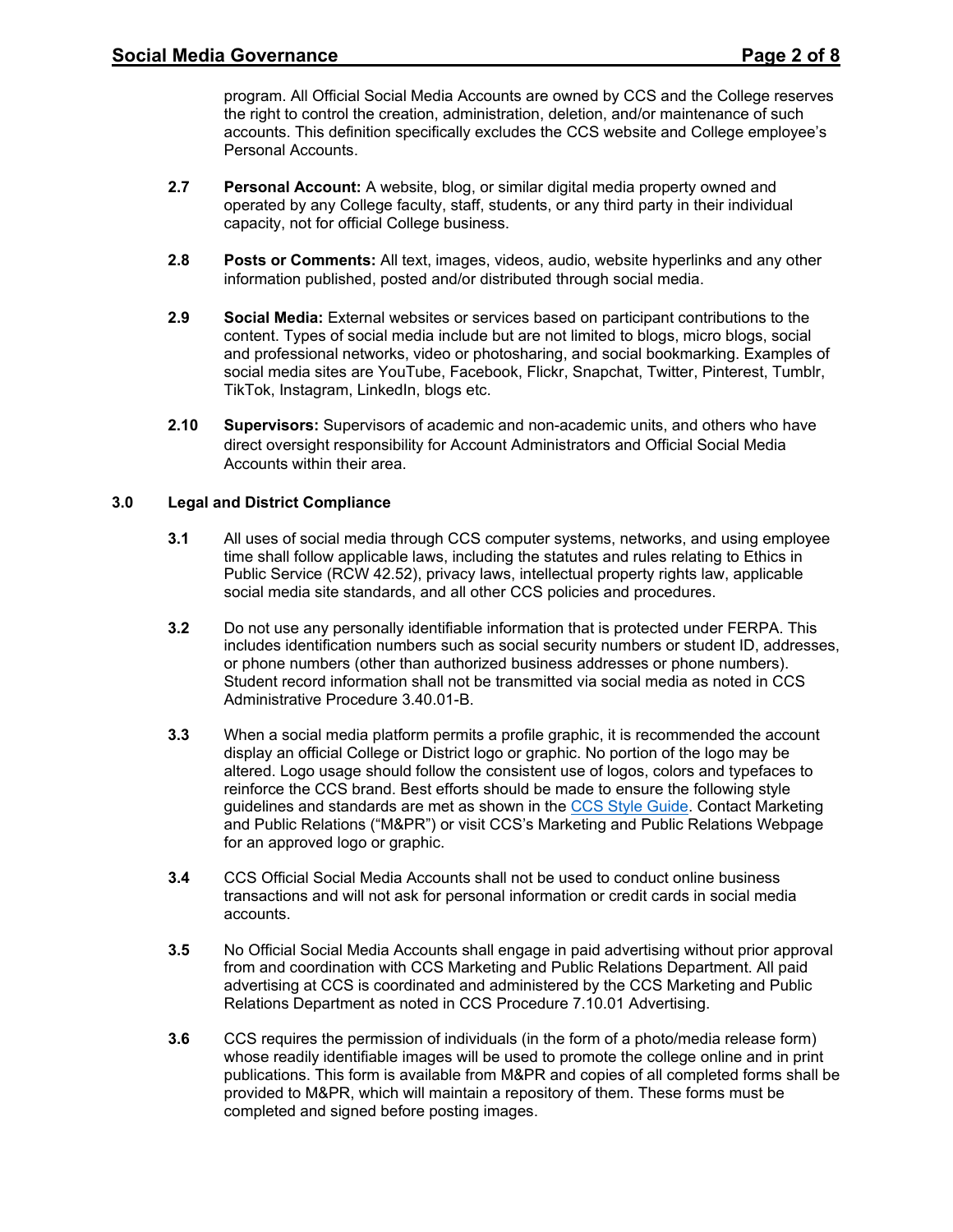- 3.6.1 **Public events and activities:** Because there is no expectation of privacy, the college does not need to obtain photo/media releases from those participating in and/or attending CCS events and activities that are open to the public.
- **3.7** Use of copyrighted, trademarked or proprietary information is prohibited.

# **4.0 Use of Social Media during College Time and Using College Property**

**4.1** Employee uses of college computers, networks, and time while at work are reserved for college-related business, as approved by supervisors. Social networking unrelated to college business must be done on personal time using personal computers or devices. Occasional use of college resources may be permissible if the use is brief, infrequent, and otherwise complies with the [Washington State Ethics in Public Service Act and all](https://apps.leg.wa.gov/rcw/default.aspx?cite=42.52)  [other CCS policies and procedures.](https://apps.leg.wa.gov/rcw/default.aspx?cite=42.52)

# **5.0 Social Media as Public Record**

- **5.1** As a public institution, content published by CCS and its employees on Official Social Media Accounts is a public record and is subject to [Washington State Public Records](https://apps.leg.wa.gov/rcw/default.aspx?cite=42.56) law and requests (RCW 42.56). The Public Record Act applies to all college Official Social Media Account(s) regardless of the form of the record (photos, posts, private messages, and deleted messages or posts).
- **5.2** All CCS Official Social Media Accounts [must be archived](https://www.sos.wa.gov/archives/recordsmanagement/state-agencies-records-retention-schedules.aspx) using a paid third-party social media archiving platform. Archived materials must be maintained according to CCS's records retention schedule. Please contact CCS Marketing and Public Relations at [CCS.Skitch@ccs.spokane.edu](mailto:CCS.Skitch@ccs.spokane.edu) to link social media accounts to the archiving software service.

### **6.0 Creating and Managing an Official Social Media Account on Behalf of the College**

Account administrators are the only individuals authorized to create and/or manage Official Social Media Accounts

- **6.1** To create a CCS Official Social Media Account and connect it to the social archiving software, approval must be obtained prior to opening the account by submitting a Marketing Services Request.
- **6.2** Account Administrators may operate and maintain an Official Social Media Account that is associated with CCS only once they receive authorization for such use from M&PR. Training shall be provided to Official Social Media Account holders at least annually to assist with knowledge of best practices and compliance. Additional self-service online training shall be provided along with a guide for account usage.
- **6.3** CCS employees, student-employees, or volunteers, who are not authorized to operate and maintain an Official Social Media Account, may only act as content editors and must complete social media training. Every account must have at least one Account Administrator who is a professional staff member (non-student employee) at all times. As is possible within the parameters of each social media platform, College Official Social Media Accounts must contain a statement that:
	- 6.3.1 Specifies the purpose of the account
	- 6.3.2 Identifies the group(s) the account is intended to service or the topics subject to discussion
	- 6.3.3 Notes that all comments, likes, posts, message and any other interactions are subject to Washington State's Public Records Act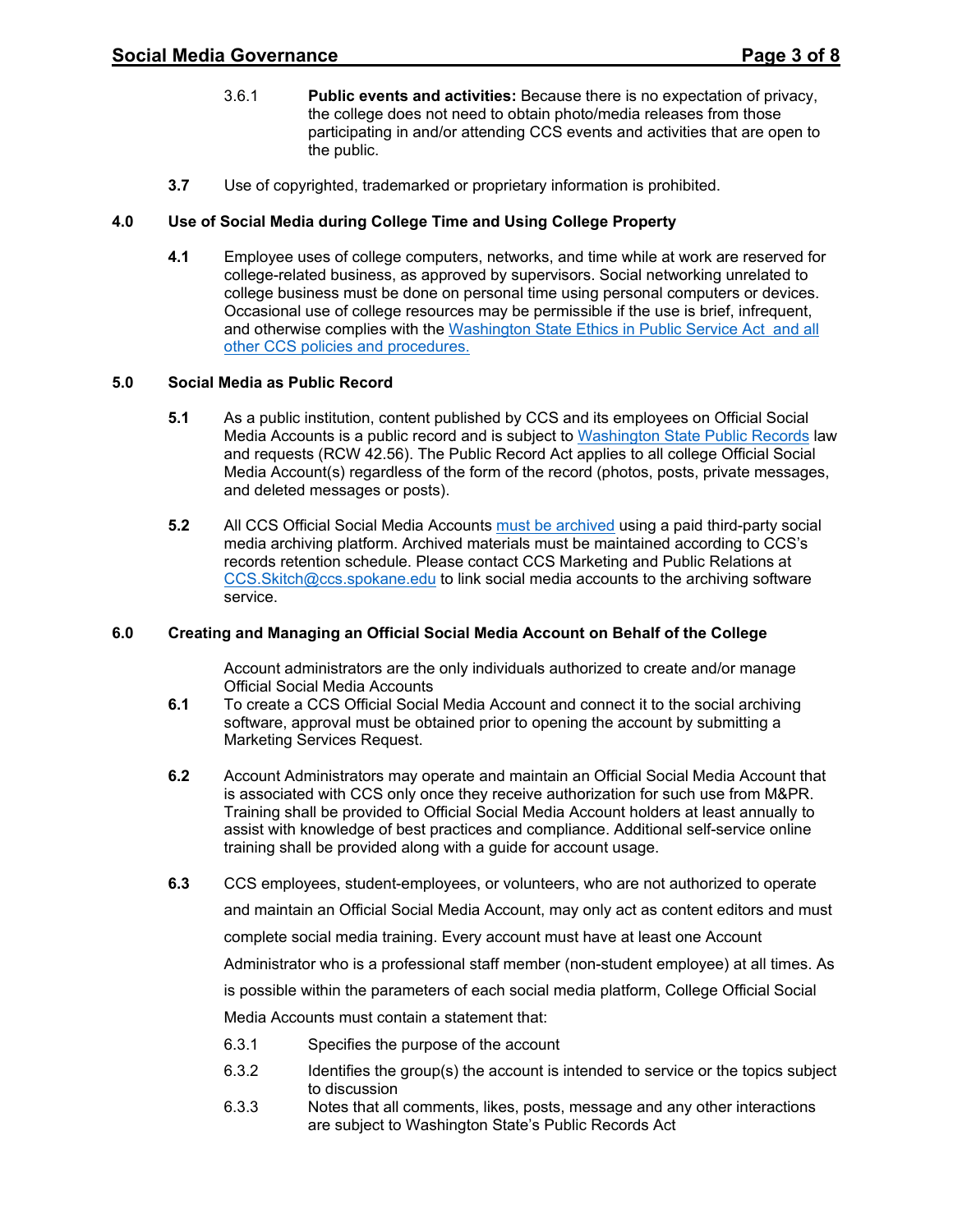- **6.4** Account Administrators must maintain the validity and security of Official Social Media Accounts by regularly monitoring the account to ensure appropriate and authorized usage.
- **6.5** Social media demands a level of responsiveness; thus, Administrators are expected to monitor the College Official Social Media Account for which they are responsible and respond as necessary during regular College workdays to ensure compliance with this procedure.
- **6.6** M&PR will maintain a digital database that will include name, platform, password, authorized account administrators for all Official Social Media Accounts and must be made aware of any changes to passwords or accounts.

# **7.0 Creating and Posting Content**

- **7.1** The only individuals permitted to comment, post, message or otherwise transmit content on the College's behalf via an Official Social Media Account are Account Administrators, or their designees, who have been authorized by M&PR.
- **7.2** All content published to Official Social Media Accounts is owned by CCS. Anything published to an Official Social Media Account should be free of any copyright issues and appropriate for a public institution. Questions regarding copyrighted content should be directed to M&PR.
- **7.3** During a College or District emergency, such as a weather emergency, death, fire, or damage to campus caused by extreme weather, Administrators shall not create their own message about the emergency. Administrators may repost or share information from the District's main social media accounts (SCC, SFCC and CCS Facebook, CCS Twitter, CCS Instagram e.g.,). Administrators may also refer their audience to the College's main social media pages for further information.
- **7.4** To the greatest extent possible within social media platforms, Administrators should make every effort to have their content meet accessibility standards.

### **8.0 Correcting and Deleting Content Posted by the College**

**8.1** Despite best efforts, posts containing inaccurate or incorrect information may occur. Deciding whether to delete or correct a post depends upon the circumstances. Deleting a post is necessary when the content should never have been posted in the first place, such as those instances identified in Section 11.0. Correcting a post clarifies language while preserving the content of the original post.

# **9.0 Monitoring and Maintenance**

**9.1** M&PR reserves the right to dissolve or suspend accounts if they are not actively used within 90 days or are not following CCS policy and procedures. Fifteen days' notice will be given to the department or program via email before action is taken. This will not apply during Summer Quarter or for accounts set up specifically for annual events. During the deletion process M&PR shall take all necessary steps to adhere to any applicable records retention schedule and provide notice to any other account Administrator.

### **10.0 Accountability**

**10.1** All policies and procedures are subject to the same accountability standards for the disciplinary process outlined for each employee category (faculty, classified, exempt, student) and in accordance with applicable collective bargaining agreements.

### **11.0 Prohibited Conduct**

**11.1 No College Social Media Administrator shall:**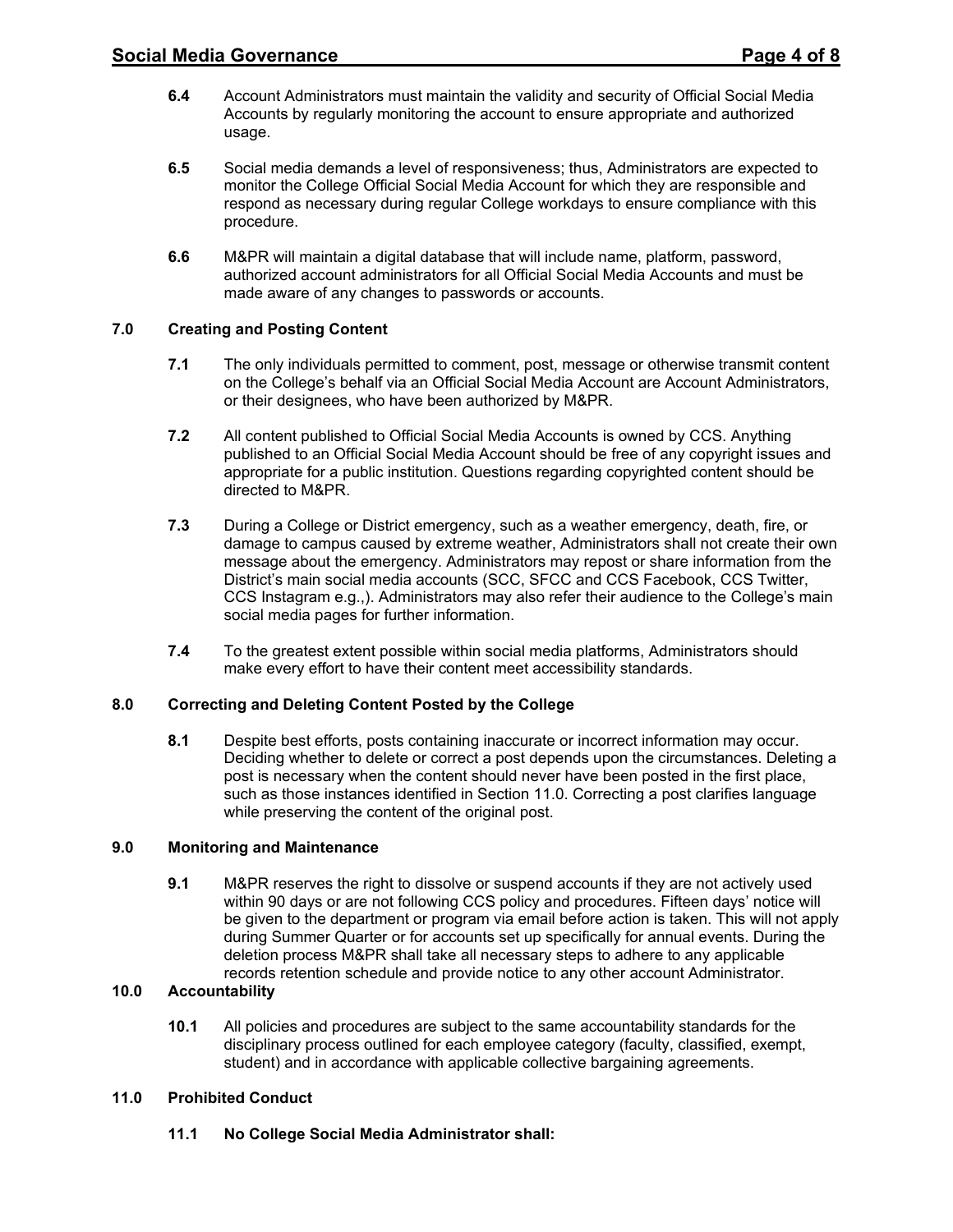- 11.1.1 Post proprietary or confidential information about the College, faculty, staff, administrators, students, and/or alumni
- 11.1.2 Post information pertaining to any potential or active litigation involving CCS
- 11.1.3 Endorse or appear to endorse any commercial product not affiliated with a specific academic or athletic program (Cisco Networking, Toyota certifications, eg.), service entity, political party, candidate, or other private interest.
- 11.1.4 A student organization, that has been recognized by CCS Student Government Association, and is granted funds via S&A fees may support or oppose political candidates, other political campaigns, or ballot measures. RCW 28B.15.610. Such political statements are not made on behalf of the College and do not necessarily represent the District's or College's views.
- 11.1.5 Post personally identifiable information of another
- 11.1.6 Use vulgar or abusive language, engage in personal attacks of any kind, or use offensive terms that target specific groups
- 11.1.7 Communicate with members of the press about the College in their official capacity without express authorization from the Chancellor, President or MP&R.
- 11.1.8 Block any user the Official Social Media Account was created to service
- 11.1.9 Utilize a filter intended to prohibit comments posts, messages, or other forms of communication containing certain words, phrases or verbiage.
- 11.1.10 Post any content that violates the platform's Terms of Service or Terms of Use
- 11.1.11 Use an Official Social Media Account for any unlawful activities or for activities that are malicious or have a harassing effect on other users or;
- 11.1.12 Except as provided by 12.3, remove any discussion that an Official Social Media Account was intended to facilitate

# **12.0 Moderating Social Media Comments and Posts**

- **12.1** Through the creation of each Official Social Media Account, the College intends to create limited public forum for the benefit of the group identified by each Official Social Media Account.
- **12.2** Social Media allows for the submission of user-generated content. The College encourages discussion on Official Social Media Accounts that are responsive to College generated posts or transmissions. Users may comment, like, react, share, or retweet in response to a College initiated social media post.
- **12.3** CCS is dedicated to providing a meaningful educational experience for our students and values equity, diversity, and inclusion within our community. Views that are expressed in Official Social Media Accounts do not necessarily represent the district or college's views, and we recognize that a thriving academic community is not possible without our students, fans, followers, and friends sharing their thoughts freely with one another on Official Social Media Accounts. CCS reserves the right to monitor the conversations by removing comments and/or posts that are or contain:
	- Defamatory or libelous content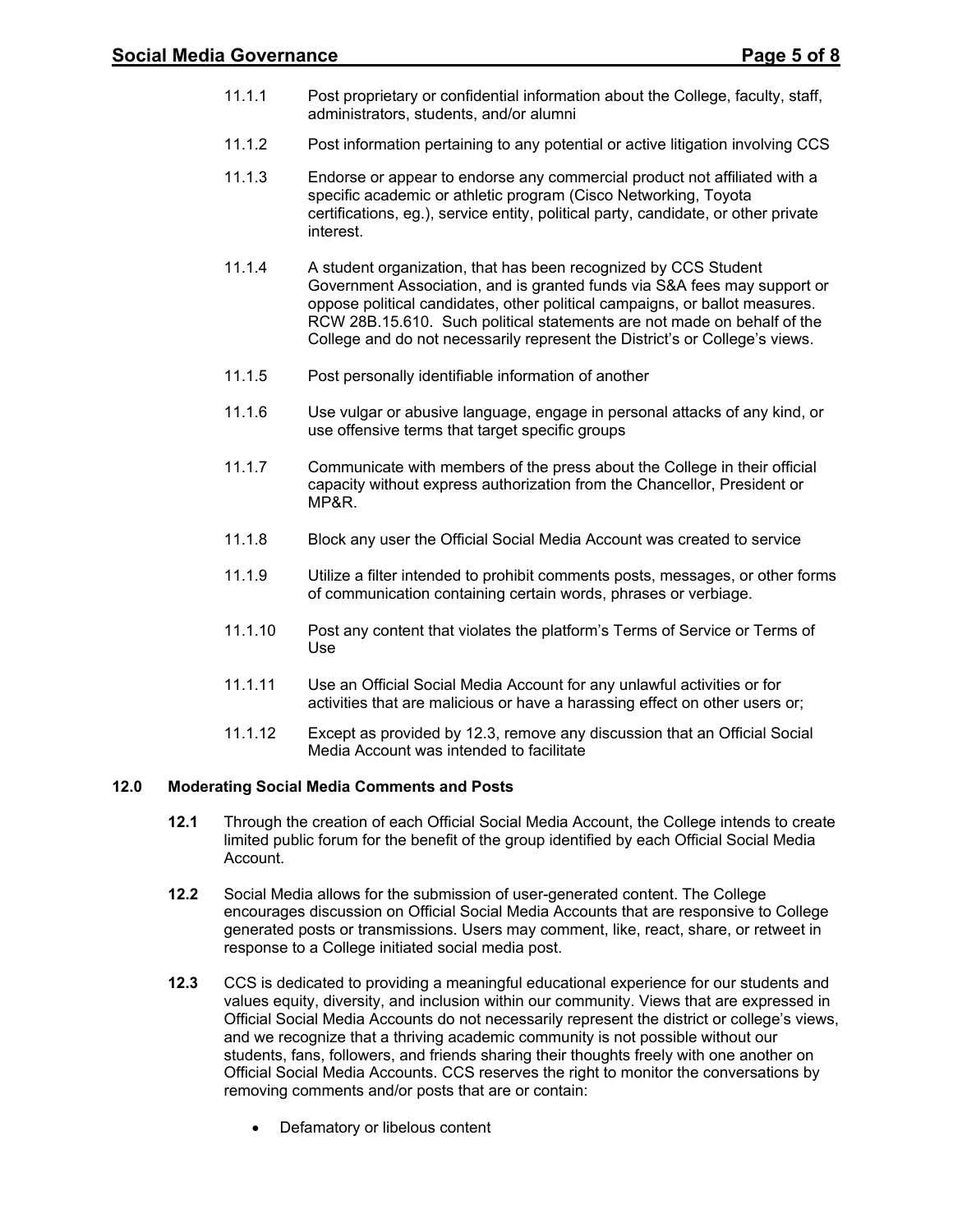- Content that constitutes discriminatory harassment toward a person on the basis of their protected class.
- **Obscenity**
- Sexual or violent content or links to sexual or violent content
- Conduct or encouragement of illegal activity
- Threats or personal attacks that are directed, suggested, or implied
- Comments or hyperlinks not meaningfully related to the particular topic presented
- Violation of the Terms of Use or Terms of Service for the social media platform
- Confidential or otherwise protected information
- In violation of any law
- Information that may compromise the safety or security of the public, public systems or campus community
- Repetitive posts of the same material that disrupt the normal operation of the forum
- Impersonation of someone else or identities that cannot be confirmed
- Commercial messages, including advertisements and solicitations and spam
- Support for or opposition to political campaigns or ballot measures unless the account is a student funded, student life account. See, RCW 28B.15.610

Posts, comments, replies, or any public commentary containing any of the above may be removed from the account as soon as practicable. Comments, posts, discussions, videos or any other form of communication will not be removed simply because they are negative or critical of the College or its employees. Inappropriate posts should be reported to M&PR and the Account Administrator.

Individuals who engage with the College Official Social Media Accounts do so at their own risk and agree to take personal responsibility for their comments, the information communicated and/or interactions. Accordingly, the comments expressed by an individual on an Official Social Media Account do not reflect the views of the College or District. Multiple violations may result in the M&PR Office making the decision to restrict a person's ability to interact with CCS on social media or other online forums as noted in this CCS social media violations protocol.

12.4 When CCS determines a user comment is in violation of the terms of use, CCS M&PR office will hide the relevant comment and take the following steps:

1. After the first violation by a commenter, the commenter will be provided notice of the violation and reason why the comment was removed.

2. After the second violation by a commenter, the commenter will be provided notice of the violation and the commenter's account will be suspended from commenting on CCC's social media platform for 30 days.

3. After the third violation by a commenter, the commenter will be provided notice of the violation and the commenter's account will be suspended from commenting on CCS's social media platform for up to one year.

CCS reserves the right to immediately restrict individual's ability to comment in cases of egregious, illegal or dangerous violations such as threats or harassment.

### **13.0 Security**

- **13.1** District Social Media Manager will coordinate with Information Services to determine and promote best practices to maintain Security of each account to prevent unauthorized access.
- **13.2** If an Account Administrator leaves their employment with CCS, the Account Administrator must be immediately removed as an Account Administrator and the account password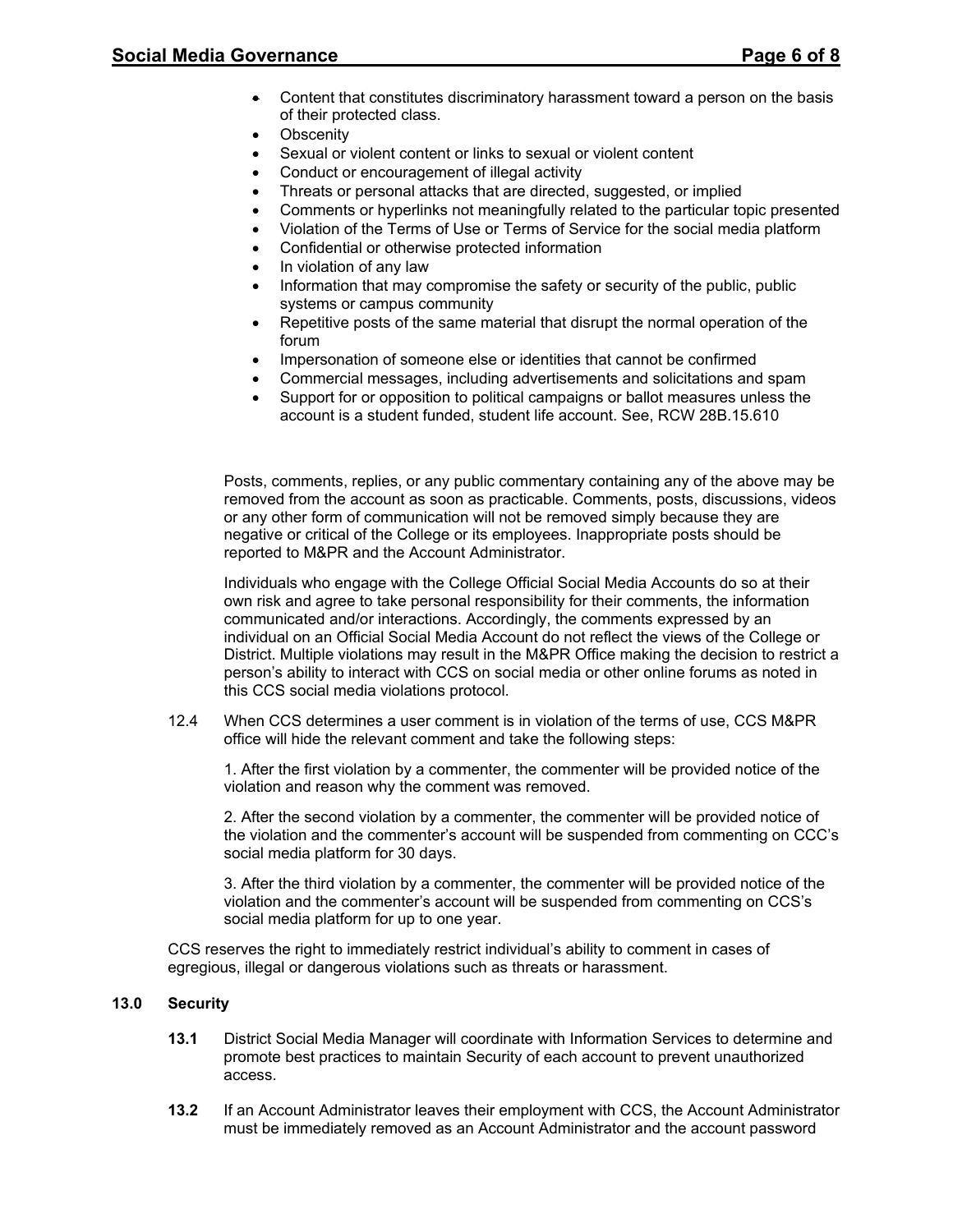must be changed to restrict access to the account as part of the CCS offboarding process.

**13.3** When an Account Administrator is replaced, the account password must be changed to restrict access to the account.

### **14.0 CCS Employee Personal Social Media Use**

# **14.1 Use of CCS Name on Personal Accounts:**

14.1.1 **Personal Content:** When participating in social media in a private capacity through personal accounts (not as a contributor to Official Social Media Accounts), employees are cautioned that when they identify themselves as a CCS employee or refer to college employment matters and business, readers and viewers may believe this represents the official position of CCS. Please consider the impact that posts, words, and engagement have on an employee's professional credibility and on CCS through affiliation. When an employee identifies oneself as a CCS employee or reference is made to a college employment matter, it is recommended that the employee state that their post or statement or social media account is of a personal nature and does not necessarily represent the views of the college or district.

# **14.2 Employee Connections on Social Media:**

- 14.2.1 If employees are connected to one another on personal social media accounts, it should be mutually understood that this connection is outside of CCS business. It should be noted that in certain cases, this relationship may still require mandatory reporting for state ethical violations such as harm to self or others, or illegal activity.
- 14.2.2 Employees are encouraged to use additional caution and discretion in connecting through their personal social media accounts with current CCS students. Ensure any contact is in accordance with CCS Administrative Procedure 2.00.01-L Non-Fraternization and Consensual Relationships.

### **15.0 Other Considerations**

- **15.1** Advertisements sold by the private social media platform companies that appear on any College Social Media Account are generally outside of the College's control. The appearance of non-College affiliated advertisements on College Social Media Accounts are neither a College endorsement nor a College promotion of the content contained in any such advertisement. When an individual clicks on an advertisement and leaves an Official Social Media Account page, the College is not responsible for transmission or content received from external websites.
- **15.2** Violations or perceived violations of this procedure should be reported to the Communications Director in the Marketing and Public Relations Department. CCS may investigate and respond to all reports of violations related to this procedure and other applicable policies. Employees who violate any section of this procedure may have their status as an account Administrator revoked and/or be subject to disciplinary action under any applicable collective bargaining agreement and/or College policy. Students who violate this procedure may be subject to disciplinary action under the Student Conduct Code.
- **15.3** CCS will not accept any legal notice via any Official Social Media Account.